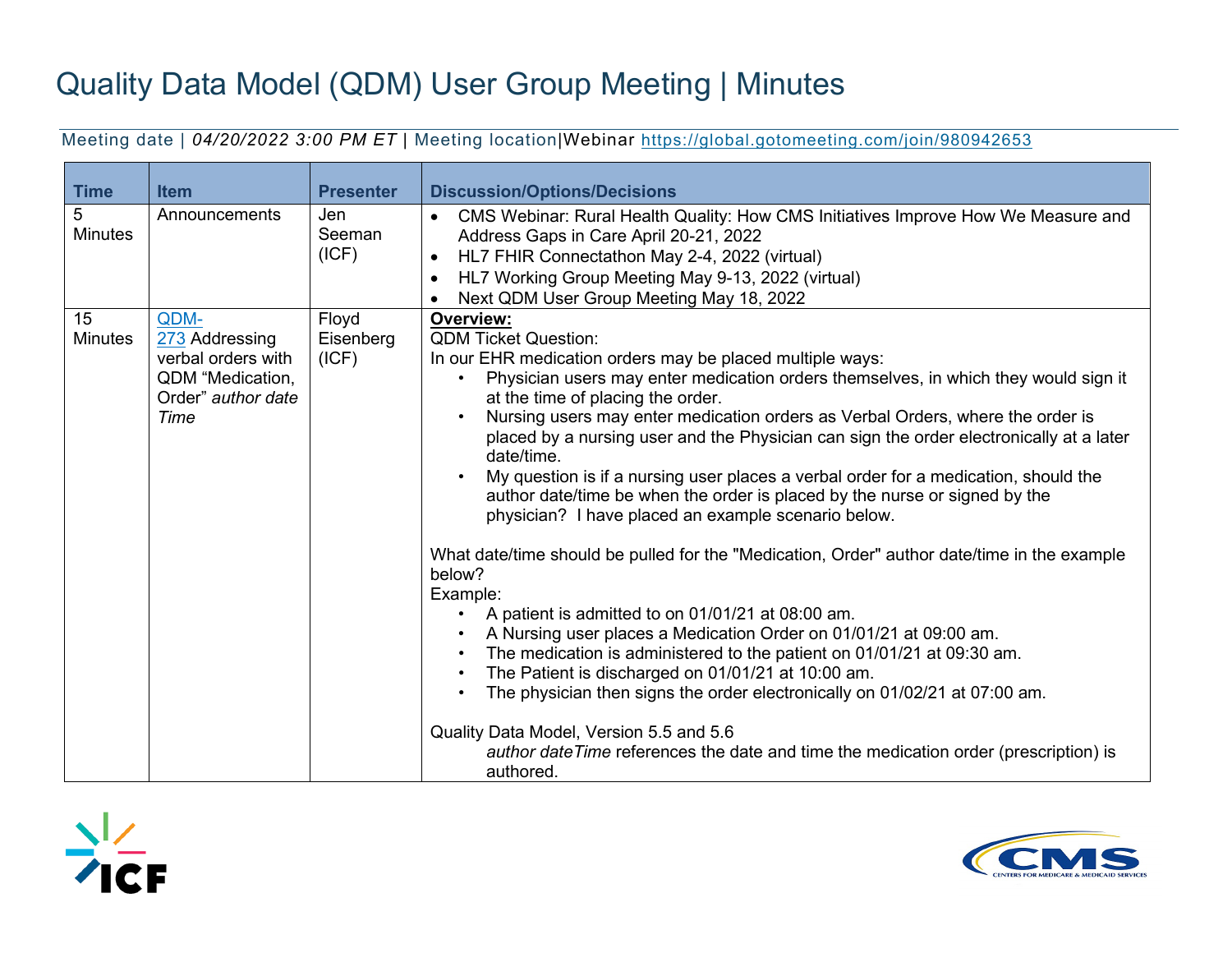| <b>Time</b>          | <b>Item</b>                                                                                    | <b>Presenter</b>            | <b>Discussion/Options/Decisions</b>                                                                                                                                                                                                                                                                                                                                                        |                                                                                               |  |  |  |  |
|----------------------|------------------------------------------------------------------------------------------------|-----------------------------|--------------------------------------------------------------------------------------------------------------------------------------------------------------------------------------------------------------------------------------------------------------------------------------------------------------------------------------------------------------------------------------------|-----------------------------------------------------------------------------------------------|--|--|--|--|
| 15<br><b>Minutes</b> | QDM-<br>273 Addressing<br>verbal orders with<br>QDM "Medication,<br>Order" author date<br>Time | Floyd<br>Eisenberg<br>(ICF) | QRDA I Release 5.2 Implementation Guide<br>QDM Attribute: Author dateTime – the time the order was signed; QDM<br>Attribute: prescriberId is represented using author/assignedAuthor/id<br>For Discussion - Consider:                                                                                                                                                                      |                                                                                               |  |  |  |  |
|                      | (cont.)                                                                                        |                             | <b>FHIR Representation</b>                                                                                                                                                                                                                                                                                                                                                                 | <b>QDM Representation</b>                                                                     |  |  |  |  |
|                      |                                                                                                |                             | MedicationRequest.authoredOn = when<br>the request originates regardless of<br>whether it is signed by an authorized<br>individual that enables the pharmacy to<br>proceed with dispensing the request.<br>Individual organizations define whom<br>(or what role) is authorized to allow<br>submission of the order to the<br>pharmacy and dispensing the<br>medication for administration | "Medication, Order" author dateTime                                                           |  |  |  |  |
|                      |                                                                                                |                             | "MedicationRequest.intent =<br>plan" represents a request that the<br>pharmacy should not fill                                                                                                                                                                                                                                                                                             | <b>Not Applicable</b>                                                                         |  |  |  |  |
|                      |                                                                                                |                             | "MedicationRequest.intent = order"<br>represents a request signed by an<br>authorized individual that may be filled<br>by the pharmacy                                                                                                                                                                                                                                                     | <b>Assumed by QDM conceptual model</b>                                                        |  |  |  |  |
|                      |                                                                                                |                             | <b>Discussion:</b><br>of a formality. In the rare cases when a second sign is required, the second time would be<br>used as the author time.                                                                                                                                                                                                                                               | Howard Bregman (Epic) noted a verbal order is active as soon as it is placed. Co-sign is more |  |  |  |  |



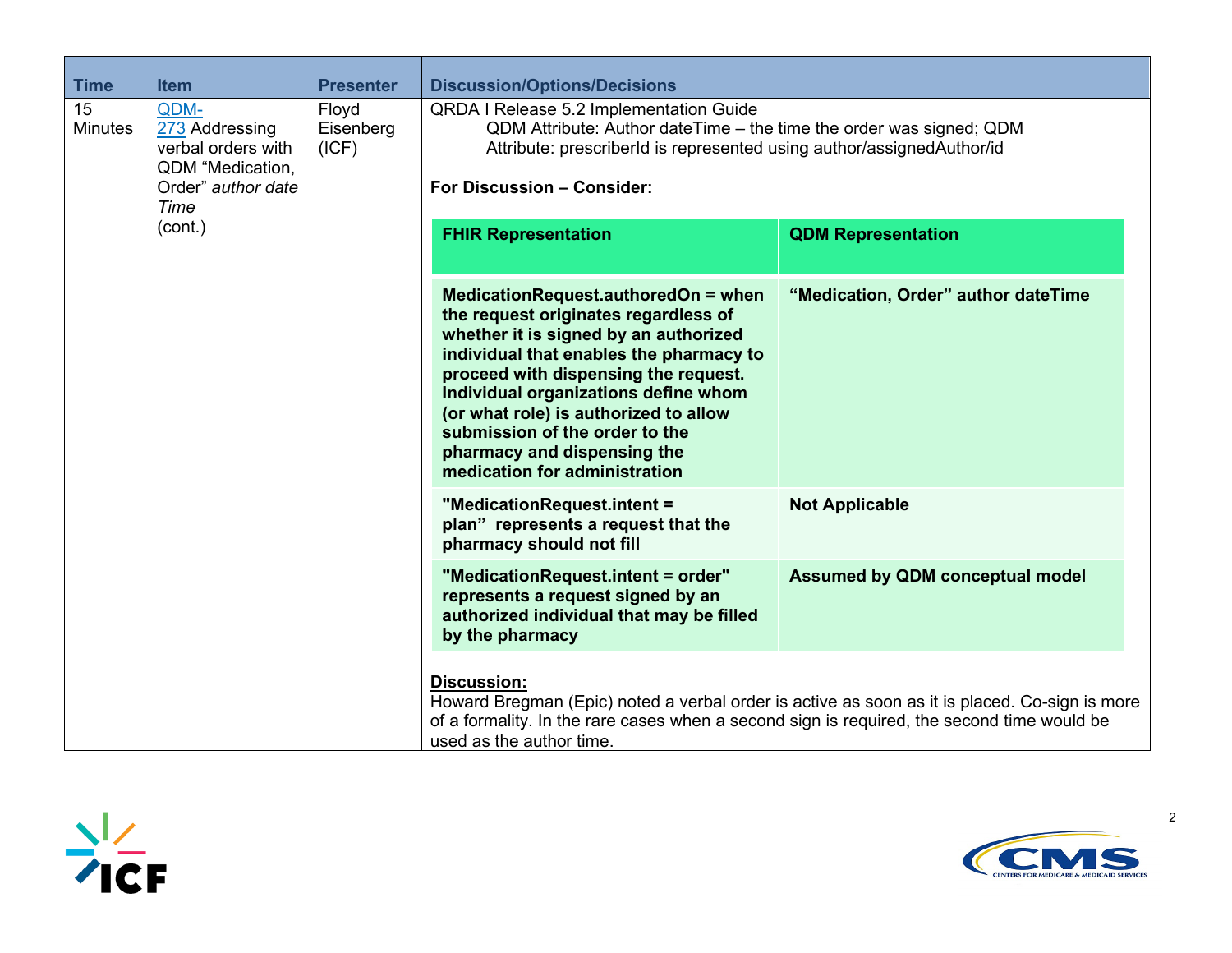| <b>Time</b>          | <b>Item</b>                                                                                                                    | <b>Presenter</b>            | <b>Discussion/Options/Decisions</b>                                                                                                                                                                                                                                                                                                                                                                                                                                                                                                                                                                                           |  |  |  |  |
|----------------------|--------------------------------------------------------------------------------------------------------------------------------|-----------------------------|-------------------------------------------------------------------------------------------------------------------------------------------------------------------------------------------------------------------------------------------------------------------------------------------------------------------------------------------------------------------------------------------------------------------------------------------------------------------------------------------------------------------------------------------------------------------------------------------------------------------------------|--|--|--|--|
| 15<br><b>Minutes</b> | QDM-<br>273 Addressing<br>verbal orders with<br>QDM "Medication,<br>Order" author date<br>Time<br>(cont.)                      | Floyd<br>Eisenberg<br>(ICF) | Zahid Butt (MediSolv) noted that sometimes medication relevantDatetime which has an<br>implicit start time is used. Is this the same as author date time? Peter Muir (ICF) noted this<br>could be different. A provider could order a medication to start at a later time. relevantDate<br>time or the beginning of the relevantPeriod is when the medication administration (i.e., start<br>time) is expected to begin which is different from when the medication is ordered.<br>relevantDatetime and relevantPeriod is most often used to determine cumulative medication<br>duration.                                     |  |  |  |  |
|                      |                                                                                                                                |                             | <b>Resolution/Next Steps:</b><br>The User Group agreed the <i>authorDatetime</i> is when an authorized person signs the order and<br>implementation is based on local decision about who has the authority to submit the order. In<br>most cases for verbal orders this authorized person is a nurse.                                                                                                                                                                                                                                                                                                                         |  |  |  |  |
| 35<br><b>Minutes</b> | <b>CMS Measures</b><br>Management<br><b>Blueprint</b><br>Terminology<br>Recommendations<br>- Discussion on<br>future with FHIR | Floyd<br>Eisenberg<br>(ICF) | Overview:<br><b>To Be Updated</b><br>Review Word Document comparing QDM, QI-Core, and the new publication version of<br>US Core (5.0.0) and Blueprint code system terminology recommendations<br>Consider examples for value set/code bindings displayed from:<br>QI-Core 4.1.1 http://hl7.org/fhir/us/qicore/<br>US Core 5.0.0 CI Build pre-publication http://build.fhir.org/ig/HL7/US-<br>Core/index.html.<br>Discuss options regarding how to approach recommendations for value sets with<br>move to FHIR and consider US Core 5.0.0 impact on QI-Core 4.1.1 to prepare for a<br>potential September ballot for QI-Core. |  |  |  |  |
|                      |                                                                                                                                |                             | <b>Discussion:</b><br>ICF highlighted some of the updates in US Core 5.0.0.                                                                                                                                                                                                                                                                                                                                                                                                                                                                                                                                                   |  |  |  |  |
|                      |                                                                                                                                |                             | • Determining Encounter condition:<br>o US Core 5.0.0 now includes two condition profiles:<br>• Condition Encounter Diagnosis Profile<br>The Condition Encounter Diagnosis Profile is identified as Must Support; its use is<br>$\bullet$<br>to indicate the encounter diagnosis (note that US Core does not require support<br>for the base FHIR element Encounter diagnosis on which QI-Core relies for<br>encounter diagnoses).                                                                                                                                                                                            |  |  |  |  |



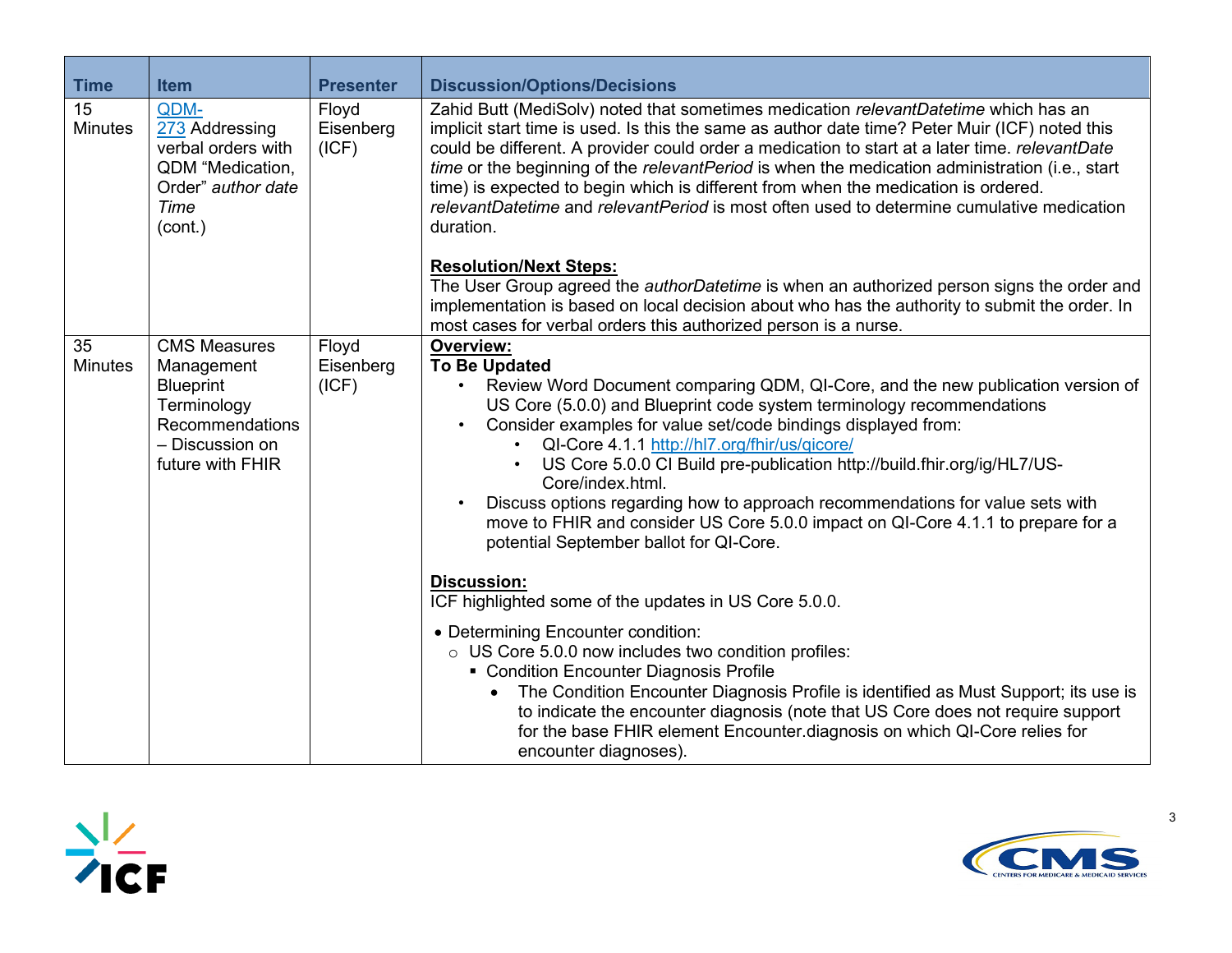| <b>Time</b>          | <b>Item</b>                                                                                                                                      | <b>Presenter</b>            | <b>Discussion/Options/Decisions</b>                                                                                                                                                                                                                                                                                                                                                                                                                                                                                                                                                                                                                                                                                                                                                                                                                                                                                                                                                                                                                                                                                                                                                                                                                                                                                                                                                                                                                                                                                                                                                                                                                                                                                                                                                                                                                                                                                                                                                                                                                                                                                                                                                                                                           |
|----------------------|--------------------------------------------------------------------------------------------------------------------------------------------------|-----------------------------|-----------------------------------------------------------------------------------------------------------------------------------------------------------------------------------------------------------------------------------------------------------------------------------------------------------------------------------------------------------------------------------------------------------------------------------------------------------------------------------------------------------------------------------------------------------------------------------------------------------------------------------------------------------------------------------------------------------------------------------------------------------------------------------------------------------------------------------------------------------------------------------------------------------------------------------------------------------------------------------------------------------------------------------------------------------------------------------------------------------------------------------------------------------------------------------------------------------------------------------------------------------------------------------------------------------------------------------------------------------------------------------------------------------------------------------------------------------------------------------------------------------------------------------------------------------------------------------------------------------------------------------------------------------------------------------------------------------------------------------------------------------------------------------------------------------------------------------------------------------------------------------------------------------------------------------------------------------------------------------------------------------------------------------------------------------------------------------------------------------------------------------------------------------------------------------------------------------------------------------------------|
| 35<br><b>Minutes</b> | <b>CMS Measures</b><br>Management<br><b>Blueprint</b><br>Terminology<br><b>Recommendations</b><br>- Discussion on<br>future with FHIR<br>(cont.) | Floyd<br>Eisenberg<br>(ICF) | The Must Support table for US Core 5.0.0 Encounter does not include<br>$\bullet$<br>Encounter diagnosis (similar to previous versions of US Core). However, US Core<br>5.0.0 Encounter now adds Must Support for Encounter.reasonReference which<br>specifically references the US Core Encounter Diagnosis Profile. QI-Core versions<br>up through 4.1.1 have added Must Support for Encounter.diagnosis; however, this<br>change in US Core suggests that QI-Core might be more consistent with US Core<br>by adding Must Support for Encounter.reasonReference and a profile for<br>Condition Encounter Diagnosis to match US Core. That<br>Encounter reason Reference has a cardinality of 01 needs to be addressed to<br>determine if that is intended to represent the principal diagnosis or if there may be<br>more than 1 Encounter reason Reference but each is limited to one condition. It<br>will also be helpful to understand if Condition Encounter Diagnosis might<br>reference a procedure.<br>• Condition Problems and Health Concerns Profile<br>The Condition Problems and Health Concerns Profile addresses a more<br>$\bullet$<br>encompassing patient problem list and social determinants of health; some<br>conditions identified in this Condition Problems and Health Concerns Profile may<br>not have been addressed as part of an encounter.<br>Incorporating this US Core change in the next version of QI-Core will impact measure<br>$\circ$<br>authoring.<br>Yanyan Hu (TJC) asked if this means there are two ways to capture encounter<br>$\circ$<br>diagnosis. ICF noted that if we update, we will consider using Encounter Reason<br>reference. We will need to consider the impact to the encounter diagnosis rank as well.<br>We might choose to add an extension for present on admission, rank and use to the<br>Encounter Diagnosis Profile.<br>Peter Muir (ICF) noted when working on diagnoses in EHRs, the patient may<br>$\circ$<br>present with other conditions, and at the end of the encounter the provider<br>selects diagnosis to attach to the encounter for billing. Depending on what<br>measure developers are trying to capture, they may need to look beyond a<br>single pathway. |



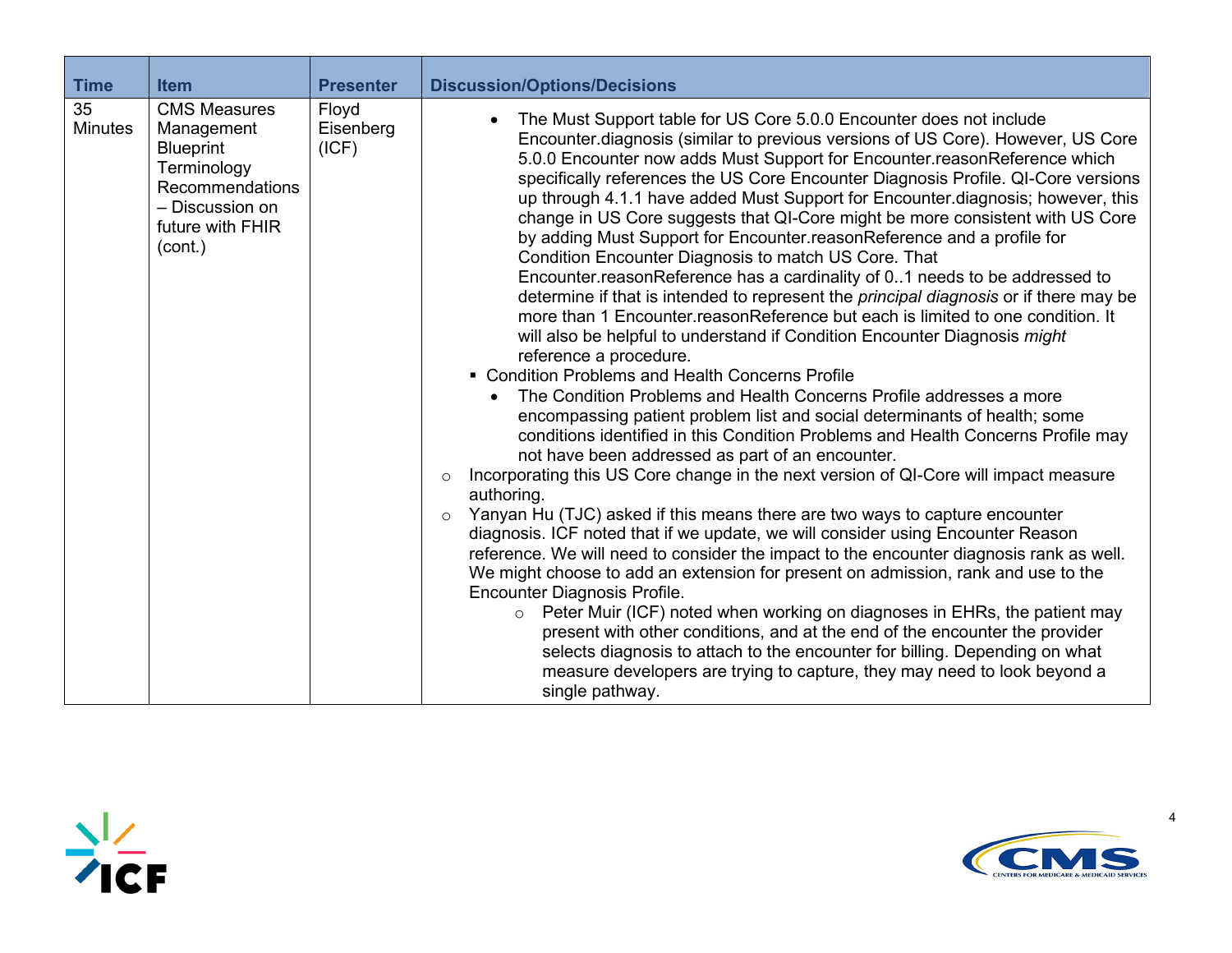| <b>Time</b>          | <b>Item</b>                                                                                                                               | <b>Presenter</b>            | <b>Discussion/Options/Decisions</b>                                                                                                                                                                                                                                                                                                                                                                                                                                                                                                                                                                                                                                                                                                                                                                                                                                                                                                                                                                                                                                                                                                                                                                                                                                                                                                                                                                                                                                                                                                                                                                                                                                                                                                                                                                                                                                                                                                               |
|----------------------|-------------------------------------------------------------------------------------------------------------------------------------------|-----------------------------|---------------------------------------------------------------------------------------------------------------------------------------------------------------------------------------------------------------------------------------------------------------------------------------------------------------------------------------------------------------------------------------------------------------------------------------------------------------------------------------------------------------------------------------------------------------------------------------------------------------------------------------------------------------------------------------------------------------------------------------------------------------------------------------------------------------------------------------------------------------------------------------------------------------------------------------------------------------------------------------------------------------------------------------------------------------------------------------------------------------------------------------------------------------------------------------------------------------------------------------------------------------------------------------------------------------------------------------------------------------------------------------------------------------------------------------------------------------------------------------------------------------------------------------------------------------------------------------------------------------------------------------------------------------------------------------------------------------------------------------------------------------------------------------------------------------------------------------------------------------------------------------------------------------------------------------------------|
| 35<br><b>Minutes</b> | <b>CMS Measures</b><br>Management<br><b>Blueprint</b><br>Terminology<br>Recommendations<br>- Discussion on<br>future with FHIR<br>(cont.) | Floyd<br>Eisenberg<br>(ICF) | Zahid Butt (MediSolv) noted another complexity is the coding workflow, and<br>$\circ$<br>content varies from ambulatory to inpatient. For example, a principal diagnosis<br>is driven by a specific standard in the UB coding system, and this is often not<br>what the provider considers the most important thing in the encounter. These<br>sorts of nuances are not necessarily supported by this guidance which<br>assumes there is one encounter diagnosis applicable to all situations.<br>Implementation will be nuanced for inpatient versus outpatient encounter. ICF<br>agreed and noted this was discussed in HL7 work groups and there is not a<br>consistent definition of primary diagnosis.<br>Zahid Butt (MediSolv) asked about the difference in US Core Encounter Profile<br>$\circ$<br>between reason reference versus reason code. ICF noted reason code is why<br>the patient presented, and encounter diagnosis is what was treated; however,<br>the reason reference definition is ambiguous. Reason reference could be<br>inclusive of diagnoses which are part of the encounter.<br>Observations new in US Core 5.0.0:<br>$\bullet$<br><b>Sexual Orientation Profile</b><br>$\circ$<br>Imaging Result Profile - We might consider adding to QI Core as currently we<br>$\circ$<br>use generic observation as a result to Imaging Procedure.<br>Clinical Test Result Profile - Anything other than imaging or laboratory<br>procedure.<br>Observation Survey Profile - This allows measure developers to look for items<br>from the survey as well as the full result from the survey. Some measures<br>already address such survey tools, for example, PHQ-9.<br>o Social History Profile<br>Also new Service Request Profile - This includes orders for imaging, lab, social<br>$\bullet$<br>determinants of health, surgical procedure, education, counseling, social service<br>procedure, and evaluation procedure. |
| 5<br><b>Minutes</b>  | General<br><b>Discussion</b>                                                                                                              | Floyd<br>Eisenberg<br>(ICF) | None at this time.                                                                                                                                                                                                                                                                                                                                                                                                                                                                                                                                                                                                                                                                                                                                                                                                                                                                                                                                                                                                                                                                                                                                                                                                                                                                                                                                                                                                                                                                                                                                                                                                                                                                                                                                                                                                                                                                                                                                |
| 5<br><b>Minutes</b>  | <b>Next Meeting</b>                                                                                                                       | Jen<br>Seeman<br>(ICF)      | Agenda items for next QDM user group meeting<br>$\blacksquare$<br>Contact us at qdm@icf.com<br><b>Next user group meeting</b><br>٠<br>May 18, 2022 3:00pm - 4:00pm ET                                                                                                                                                                                                                                                                                                                                                                                                                                                                                                                                                                                                                                                                                                                                                                                                                                                                                                                                                                                                                                                                                                                                                                                                                                                                                                                                                                                                                                                                                                                                                                                                                                                                                                                                                                             |



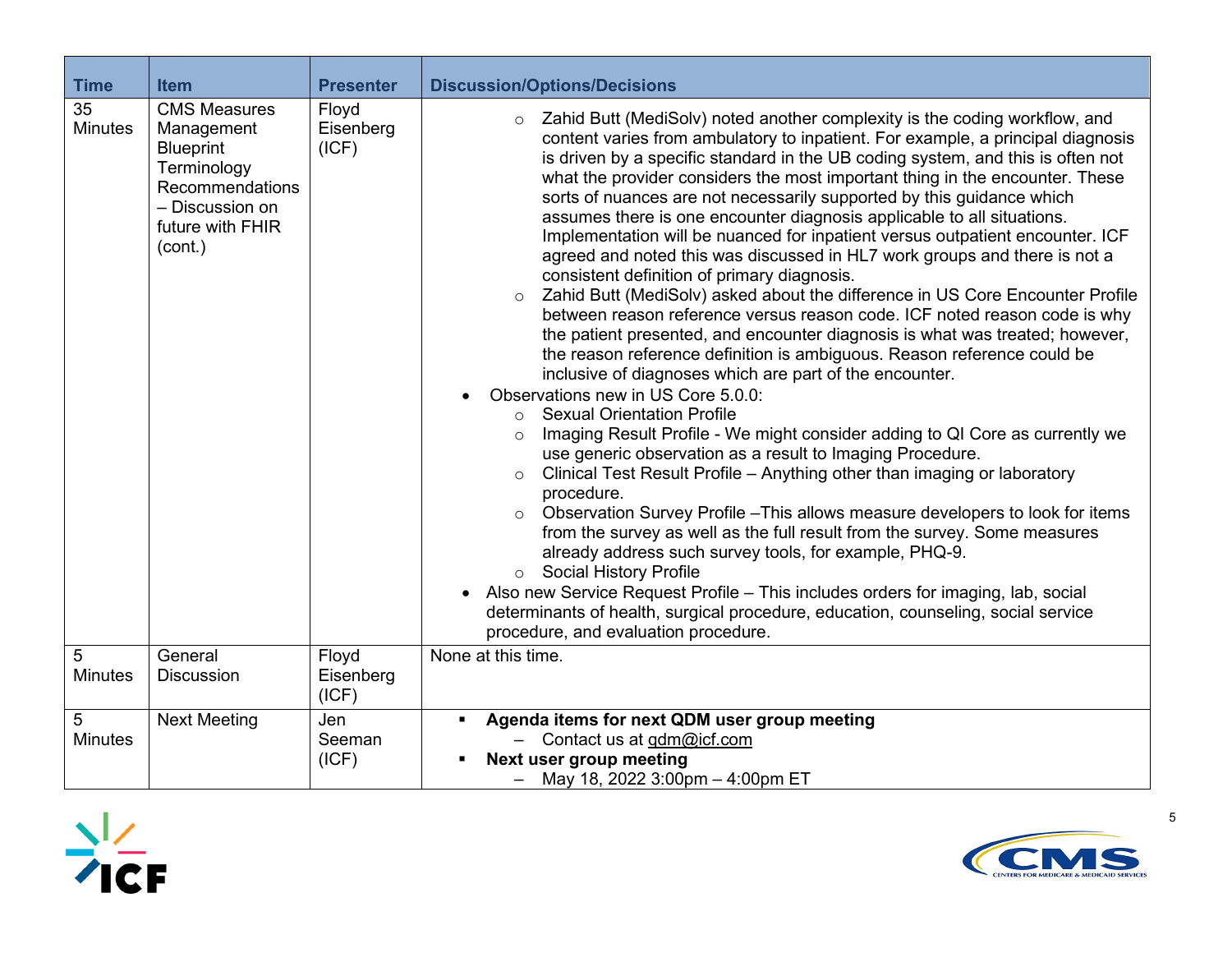## **Invitees/Attendees:**

| <b>Attended</b>           | <b>Name</b>           | <b>Organization</b><br><b>Attended</b> |                           | <b>Name</b>            | <b>Organization</b>      |
|---------------------------|-----------------------|----------------------------------------|---------------------------|------------------------|--------------------------|
| N/A                       | Abrar Salam           | The Joint Commission                   | N/A                       | L Dejesus              | Informedika              |
| N/A                       | Alex Borenstein       | <b>Greenway Health</b>                 | N/A                       | Lisa Anderson          | <b>NCQA</b>              |
| N/A                       | Alex Lui              | Epic                                   | N/A                       | Lizzie Charboneau      | <b>MITRE</b>             |
| N/A                       | Alyson Narveson       | Nebraska Health Network                | N/A                       | Lynn Perrine           | Lantana                  |
| N/A                       | Amanda Grant          | <b>NCQA</b>                            | N/A                       | Maggie Lohnes          | <b>IMPAQ</b>             |
| N/A                       | <b>Andy Kubilius</b>  | The Joint Commission                   | $\overline{\mathbf{x}}$   | Maria-Teresa King      | <b>ACS</b>               |
| N/A                       | Angela Flanagan       | Lantana                                | N/A                       | Marc Hadley            | <b>MITRE</b>             |
| N/A                       | Ann-Marie Dunn        | Cerner                                 | N/A                       | <b>Marc Hallez</b>     | The Joint Commission     |
| N/A                       | <b>Ann Philips</b>    | <b>NCQA</b>                            | N/A                       | Marc Overhage          | Cerner                   |
| N/A                       | Anna Bentler          | The Joint Commission                   | N/A                       | <b>Margaret Dobson</b> | Zepf Center              |
| N/A                       | <b>Anne Coultas</b>   | <b>All Scripts</b>                     | N/A                       | Matt Hardman           | Unknown                  |
| N/A                       | Anne Smith            | <b>NCQA</b>                            | $\boldsymbol{\mathsf{x}}$ | Marilyn Parenzan       | The Joint Commission     |
| N/A                       | Amira Elhagmusa       | <b>Battelle</b>                        | N/A                       | Martha Radford         | <b>NYU</b>               |
| N/A                       | Balu Balasubramanyam  | <b>MITRE</b>                           | N/A                       | Melissa Van Fleet      | Alliance Health Oklahoma |
| N/A                       | Beatriz Espinoza      | <b>DHS LA County</b>                   | N/A                       | Mia Nievera            | The Joint Commission     |
| N/A                       | <b>Ben Hamlin</b>     | <b>NCQA</b>                            | N/A                       | Michael Mainridge      | Unknown                  |
| N/A                       | <b>Beth Bostrom</b>   | <b>AMA</b>                             | N/A                       | Michael Ryan           | <b>NCQA</b>              |
| N/A                       | <b>Brian Blaufeux</b> | Northern Westchester Hospital          | N/A                       | <b>Mike Nosal</b>      | <b>MITRE</b>             |
| N/A                       | <b>Bidget Blake</b>   | <b>MITRE</b>                           | N/A                       | Michelle Dardis        | Mathematica              |
| N/A                       | <b>Bryn Rhodes</b>    | <b>ICF</b>                             | N/A                       | Michelle Hinterberg    | MediSolv                 |
| N/A                       | Carolyn Anderson      | Primary care practice                  | N/A                       | Michelle Lefebvre      | <b>IMPAQ</b>             |
| N/A                       | Chana West            | <b>CDQ Solutions</b>                   | N/A                       | Mike Shoemaker         | Telligen                 |
| N/A                       | <b>Chris Moesel</b>   | <b>MITRE</b>                           | N/A                       | Mukesh Allu            | Epic                     |
| N/A                       | Cindy Lamb            | Telligen                               | $\overline{\mathbf{x}}$   | Nayaab Baig            | <b>NCQA</b>              |
| N/A                       | Claudia Hall          | Mathematica                            | N/A                       | Neelam Zafar           | The Joint Commission     |
| N/A                       | <b>Corrie Dowell</b>  | <b>BSW Health</b>                      | N/A                       | Nicole Hunter          | <b>Semantic Bits</b>     |
| N/A                       | Dalana Ostile         | Providence Health Systems              | N/A                       | Pamela Mahan-Rudolph   | <b>Memorial Hermann</b>  |
| N/A                       | Dawn Lane             | <b>Covenant Health</b>                 | $\pmb{\mathsf{X}}$        | Paul Denning           | <b>MITRE</b>             |
| $\boldsymbol{\mathsf{X}}$ | Dave Mishler          | <b>Care Evolution</b>                  | $\overline{\mathbf{X}}$   | Peter Muir             | $\overline{ICF}$         |
| N/A                       | David Clayman         | Allscripts                             | N/A                       | Piper Ranallo          | AAN                      |
| N/A                       | Debbie Hall           | University of Maryland                 | N/A                       | Qainta Harris          | Arise Medical Center     |
| N/A                       | Deidre Sacra          | McKesson                               | N/A                       | Rachel Buchanan        | Oregon Urology           |
| N/A                       | Doug Goldstein        | Epic                                   | N/A                       | Rajvi Shah             | Unknown                  |
| N/A                       | Dorothy Lee           | <b>NCQA</b>                            | $\overline{\mathbf{x}}$   | Raquel Belarmino       | Unknown                  |
| N/A                       | Evelyn Cody           | Mathematica                            | N/A                       | Rayna Scott            | <b>PCPI</b>              |
|                           |                       |                                        |                           |                        |                          |

| <b>Attended</b>         | <b>Name</b>            | <b>Organization</b>         |  |
|-------------------------|------------------------|-----------------------------|--|
| N/A                     | L Dejesus              | Informedika                 |  |
| N/A                     | Lisa Anderson          | <b>NCQA</b>                 |  |
| N/A                     | Lizzie Charboneau      | <b>MITRE</b>                |  |
| N/A                     | Lynn Perrine           | Lantana                     |  |
| N/A                     | Maggie Lohnes          | <b>IMPAQ</b>                |  |
| $\overline{\mathbf{x}}$ | Maria-Teresa King      | <b>ACS</b>                  |  |
| N/A                     | <b>Marc Hadley</b>     | <b>MITRE</b>                |  |
| N/A                     | <b>Marc Hallez</b>     | The Joint Commission        |  |
| N/A                     | Marc Overhage          | Cerner                      |  |
| N/A                     | Margaret Dobson        | Zepf Center                 |  |
| N/A                     | <b>Matt Hardman</b>    | Unknown                     |  |
| X                       | Marilyn Parenzan       | The Joint Commission        |  |
| N/A                     | Martha Radford         | <b>NYU</b>                  |  |
| N/A                     | Melissa Van Fleet      | Alliance Health Oklahoma    |  |
| N/A                     | Mia Nievera            | The Joint Commission        |  |
| N/A                     | Michael Mainridge      | Unknown                     |  |
| N/A                     | Michael Ryan           | <b>NCQA</b>                 |  |
| N/A                     | <b>Mike Nosal</b>      | <b>MITRE</b>                |  |
| N/A                     | <b>Michelle Dardis</b> | Mathematica                 |  |
| N/A                     | Michelle Hinterberg    | MediSolv                    |  |
| N/A                     | Michelle Lefebvre      | <b>IMPAQ</b>                |  |
| N/A                     | Mike Shoemaker         | Telligen                    |  |
| N/A                     | Mukesh Allu            | Epic                        |  |
| X                       | Nayaab Baig            | <b>NCQA</b>                 |  |
| N/A                     | Neelam Zafar           | The Joint Commission        |  |
| N/A                     | Nicole Hunter          | <b>Semantic Bits</b>        |  |
| N/A                     | Pamela Mahan-Rudolph   | Memorial Hermann            |  |
| X                       | Paul Denning           | <b>MITRE</b>                |  |
| X                       | Peter Muir             | <b>ICF</b>                  |  |
| N/A                     | <b>Piper Ranallo</b>   | AAN                         |  |
| N/A                     | <b>Qainta Harris</b>   | <b>Arise Medical Center</b> |  |
| N/A                     | Rachel Buchanan        | <b>Oregon Urology</b>       |  |
| N/A                     | Rajvi Shah             | Unknown                     |  |
| $\overline{\mathbf{x}}$ | Raquel Belarmino       | Unknown                     |  |
| N/A                     | Rayna Scott            | <b>PCPI</b>                 |  |



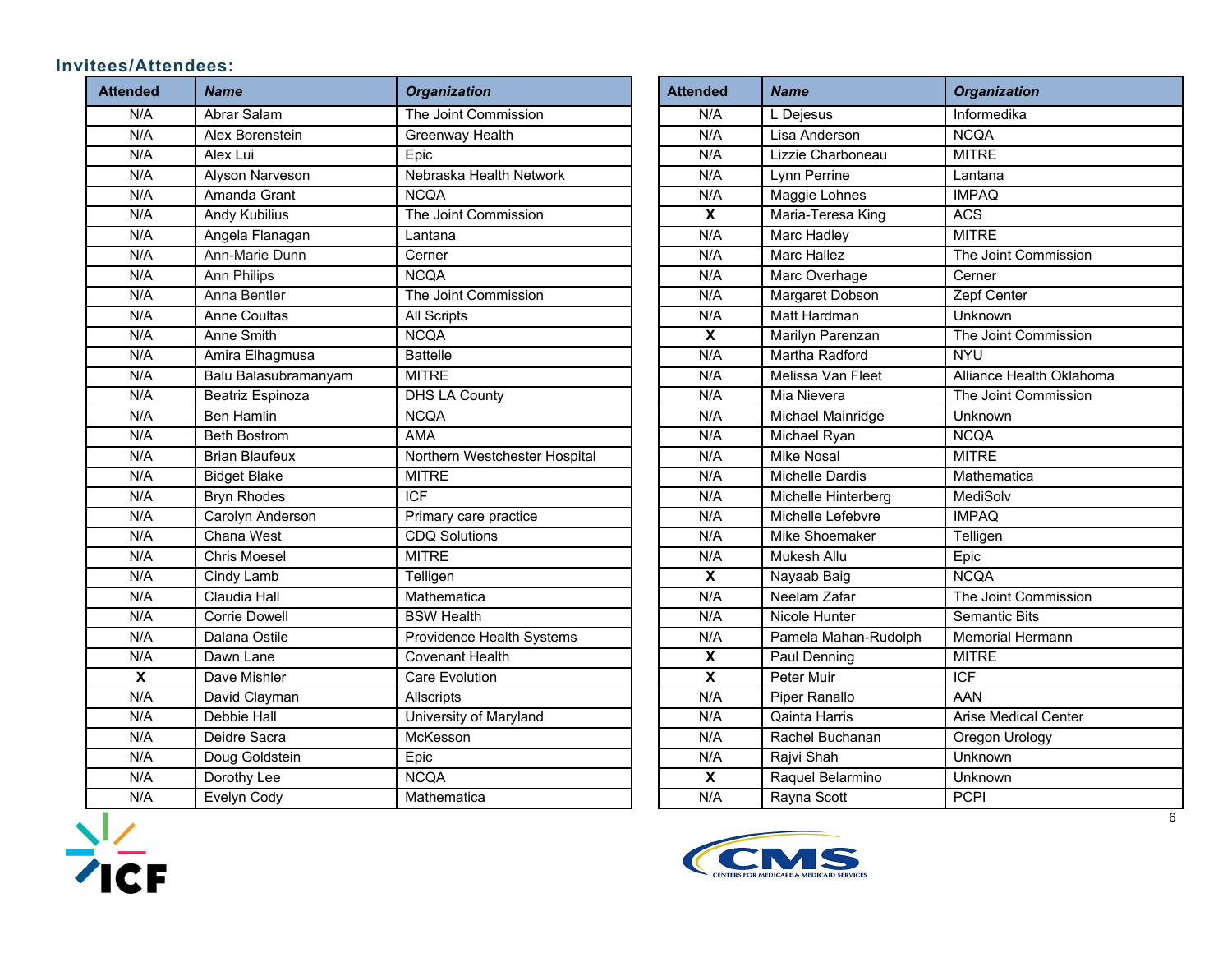| <b>Attended</b>           | <b>Name</b>          | <b>Organization</b>     | <b>Attended</b>         | <b>Name</b>          | <b>Organization</b>        |
|---------------------------|----------------------|-------------------------|-------------------------|----------------------|----------------------------|
| N/A                       | Fern McCree          | <b>NCQA</b>             | N/A                     | R Swaineng           | <b>Swaineng Associates</b> |
| $\overline{\mathbf{x}}$   | Floyd Eisenberg      | <b>ICF</b>              | N/A                     | Rebeccah Baer        | <b>NCQA</b>                |
| N/A                       | Gary Rezik           | QIP                     | N/A                     | Rebecca Swain-Eng    | Swain Eng Associate        |
| N/A                       | Ganesh Shanmugam     | Glenwood Systems        | N/A                     | Rhonda Schwartz      | <b>ICF</b>                 |
| N/A                       | Gayathri Jayawardena | <b>ICF</b>              | N/A                     | Rhonda Smith         | <b>Novant Health</b>       |
| N/A                       | <b>Grace Glennon</b> | <b>Yale CORE</b>        | $\overline{\mathbf{x}}$ | Rob McClure          | <b>MD</b> Partners         |
| N/A                       | Greta Kessler        | Unknown                 | N/A                     | Rose Almonte         | <b>MITRE</b>               |
| $\boldsymbol{\mathsf{X}}$ | Howard Bregman       | Epic                    | N/A                     | <b>Ruth Gatiba</b>   | <b>Battelle</b>            |
| N/A                       | Isbelia Briceno      | Cerner                  | N/A                     | Ryan Clark           | <b>NCQA</b>                |
| N/A                       | Jamie Lehner         | <b>PCPI</b>             | N/A                     | Ryan Guifoyle        | Unknown                    |
| N/A                       | Jana Malinowski      | Cerner                  | N/A                     | <b>Samuel Benton</b> | <b>NCQA</b>                |
| X                         | <b>Jay Frails</b>    | Meditech                | N/A                     | Sarah Sims           | My Patient Insight         |
| $\overline{\mathbf{x}}$   | Jen Seeman           | <b>ICF</b>              | N/A                     | Sethuraman Ramanan   | Cognizant                  |
| N/A                       | Jenna Williams-Bader | <b>NCQA</b>             | N/A                     | Sheila Aguilar       | <b>TJC</b>                 |
| $\overline{\mathbf{x}}$   | Jennifer Distefano   | <b>All Scripts</b>      | N/A                     | Shellie T            | Unknown                    |
| N/A                       | Jill Shuemaker       | <b>VCU Health</b>       | N/A                     | <b>Stan Rankins</b>  | Telligen                   |
| N/A                       | John Carroll         | The Joint Commission    | N/A                     | Stephanie Jones      | <b>ASCO</b>                |
| N/A                       | John Lujan           | Kaiser Permanente       | N/A                     | Susan Wisnieski      | Meditech                   |
| N/A                       | Jessica Smails       | Caradigm                | N/A                     | Sweta Shah           | <b>NCQA</b>                |
| $\overline{\mathbf{x}}$   | Joab                 | Unknown                 | N/A                     | Syed Zeeshan         | eDaptive Systems           |
| $\boldsymbol{\mathsf{x}}$ | Joan Preston         | <b>Central Health</b>   | N/A                     | <b>Tammy Kuschel</b> | McKesson                   |
| N/A                       | Joe Bormel           | Cognitive Medicine      | N/A                     | <b>Tess Rayle</b>    | Unknown                    |
| N/A                       | Joseph Kunisch       | <b>Memorial Hermann</b> | N/A                     | Thoma Hudson         | Parkview                   |
| N/A                       | Johanna Ward         | Mathematica             | N/A                     | Tom Dunn             | Telligen                   |
| N/A                       | Jorge Belmonte       | <b>PCPI</b>             | $\overline{\mathbf{x}}$ | <b>Traci Psihas</b>  | ICF                        |
| N/A                       | Julia Dawson         | The Joint Commission    | N/A                     | Vaspaan Patel        | <b>NCQA</b>                |
| $\overline{\mathbf{x}}$   | Juliet Rubini        | Mathematica             | N/A                     | <b>Wendy Wise</b>    | Lantana                    |
| N/A                       | Justin Schirle       | Epic                    | $\overline{\mathbf{x}}$ | Yan Heras            | <b>ICF</b>                 |
| $\boldsymbol{\mathsf{X}}$ | Karen McLaughlin     | MediSolv                | $\overline{\mathbf{x}}$ | Yanyan Hu            | The Joint Commissio        |
| N/A                       | <b>Kat Sobel</b>     | <b>NCQA</b>             | N/A                     | <b>Yiscah Bracha</b> | RTI                        |
| N/A                       | Katie Magoulick      | <b>IMPAQ</b>            | N/A                     | Yvette Apura         | <b>ASCO</b>                |
| N/A                       | <b>Kathy Carson</b>  | <b>SemanticBits</b>     | $\overline{\mathbf{x}}$ | <b>Zahid Butt</b>    | <b>MediSolv</b>            |
| N/A                       | <b>Kathy Clous</b>   | <b>Memorial Care</b>    | N/A                     | Zeeshan Pasha        | Unknown                    |
| N/A                       | Kimberly Smuk        | Mathematica             | N/A                     | N/A                  | N/A                        |
| N/A                       | <b>KP</b> Sethi      | Lantana                 | N/A                     | N/A                  | N/A                        |
| N/A                       | Latasha Archer       | <b>NCQA</b>             | N/A                     | N/A                  | N/A                        |
|                           |                      |                         |                         |                      |                            |

| <b>Attended</b>         | <b>Name</b>            | <b>Organization</b>         |  |  |
|-------------------------|------------------------|-----------------------------|--|--|
| N/A                     | R Swaineng             | <b>Swaineng Associates</b>  |  |  |
| N/A                     | Rebeccah Baer          | <b>NCQA</b>                 |  |  |
| N/A                     | Rebecca Swain-Eng      | <b>Swain Eng Associates</b> |  |  |
| N/A                     | Rhonda Schwartz        | ICF                         |  |  |
| N/A                     | Rhonda Smith           | <b>Novant Health</b>        |  |  |
| $\overline{\mathbf{x}}$ | <b>Rob McClure</b>     | <b>MD Partners</b>          |  |  |
| N/A                     | Rose Almonte           | <b>MITRE</b>                |  |  |
| N/A                     | <b>Ruth Gatiba</b>     | <b>Battelle</b>             |  |  |
| N/A                     | <b>Ryan Clark</b>      | <b>NCQA</b>                 |  |  |
| N/A                     | Ryan Guifoyle          | <b>Unknown</b>              |  |  |
| N/A                     | <b>Samuel Benton</b>   | <b>NCQA</b>                 |  |  |
| N/A                     | Sarah Sims             | My Patient Insight          |  |  |
| N/A                     | Sethuraman Ramanan     | Cognizant                   |  |  |
| N/A                     | Sheila Aguilar         | <b>TJC</b>                  |  |  |
| N/A                     | Shellie T              | Unknown                     |  |  |
| N/A                     | <b>Stan Rankins</b>    | Telligen                    |  |  |
| N/A                     | <b>Stephanie Jones</b> | <b>ASCO</b>                 |  |  |
| N/A                     | Susan Wisnieski        | Meditech                    |  |  |
| N/A                     | Sweta Shah             | <b>NCQA</b>                 |  |  |
| N/A                     | Syed Zeeshan           | eDaptive Systems            |  |  |
| N/A                     | <b>Tammy Kuschel</b>   | McKesson                    |  |  |
| N/A                     | <b>Tess Rayle</b>      | Unknown                     |  |  |
| N/A                     | <b>Thoma Hudson</b>    | Parkview                    |  |  |
| N/A                     | Tom Dunn               | Telligen                    |  |  |
| $\overline{\mathbf{x}}$ | <b>Traci Psihas</b>    | <b>ICF</b>                  |  |  |
| N/A                     | Vaspaan Patel          | <b>NCQA</b>                 |  |  |
| N/A                     | <b>Wendy Wise</b>      | Lantana                     |  |  |
| $\overline{\mathbf{x}}$ | Yan Heras              | <b>ICF</b>                  |  |  |
| $\overline{\mathbf{x}}$ | Yanyan Hu              | The Joint Commission        |  |  |
| N/A                     | <b>Yiscah Bracha</b>   | RTI                         |  |  |
| N/A                     | Yvette Apura           | <b>ASCO</b>                 |  |  |
| $\overline{\mathbf{x}}$ | <b>Zahid Butt</b>      | <b>MediSolv</b>             |  |  |
| N/A                     | Zeeshan Pasha          | Unknown                     |  |  |
| N/A                     | N/A                    | N/A                         |  |  |
| N/A                     | N/A                    | N/A                         |  |  |
| N/A                     | N/A                    | N/A                         |  |  |